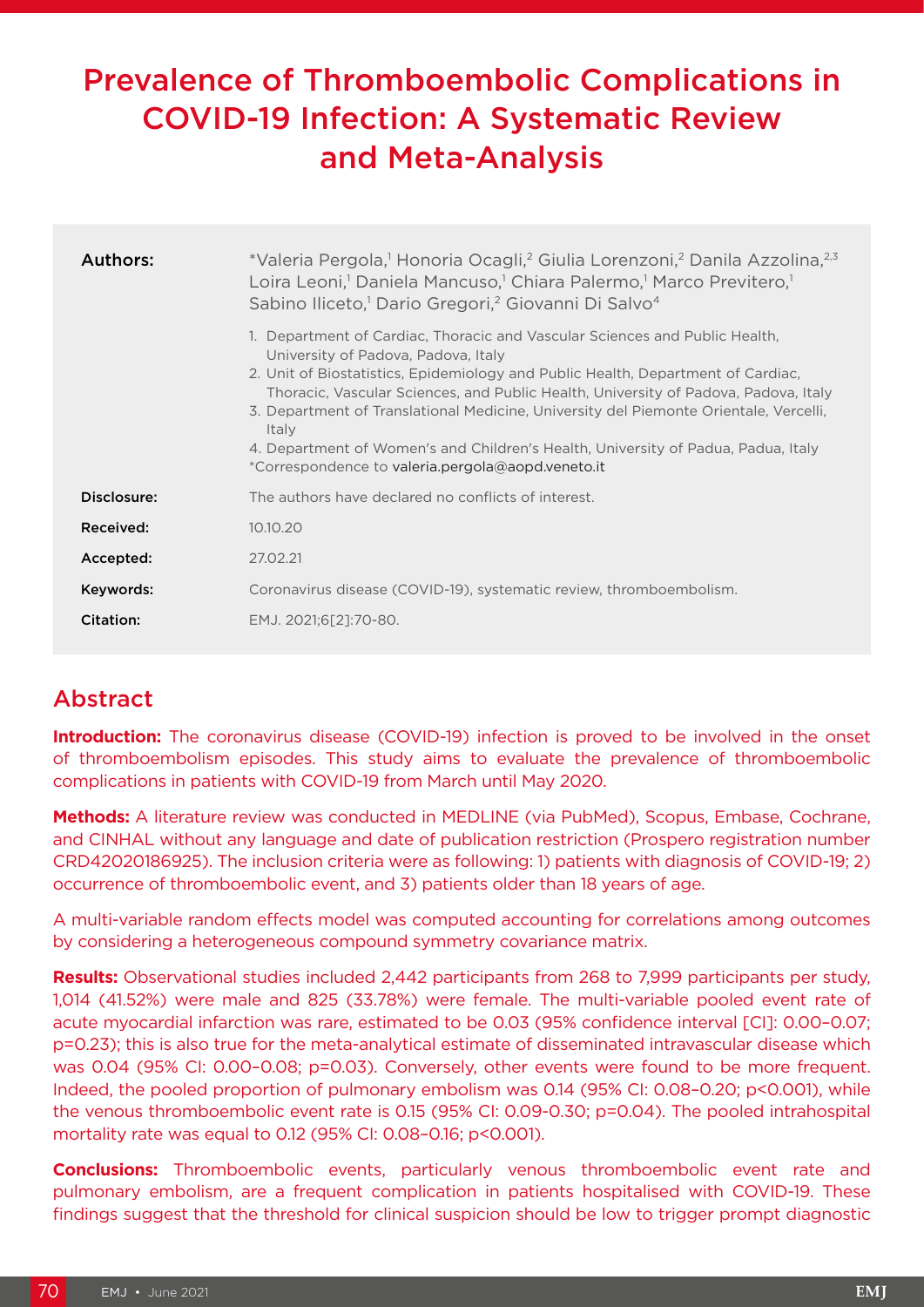testing and that evaluation of therapeutic treatment should be considered in patients in intensive care units with COVID-19.

#### INTRODUCTION

The novel coronavirus disease (COVID-19) has posed an unprecedented threat to global healthcare systems. The case fatality rate has been estimated to be as high as 15% in some countries.1 The reason for high mortality rates of the new coronavirus infection is still unclear.

Clinical manifestations may vary from asymptomatic patients to acute respiratory distress syndrome, shock, and multi-organ failure associated with an increased risk of death.2 Coagulation abnormalities have been reported since the start of the pandemic. Some authors supposed that these abnormalities might be similar to those reported in the previous severe acute respiratory syndrome coronavirus (SARS-CoV-2) infections. Chong et al.<sup>3</sup> reported an incidence of 11.4% for pulmonary embolism (PE) and 20.5% for deep venous thrombosis (DVT) in SARS-CoV-2-infected patients. $3$  The clinical course of COVID-19 infection is often accompanied by systemic inflammation, endothelial dysfunction, and coagulation activation, which may evolve into overt disseminated intravascular coagulopathy (DIC).4 Moreover, the systemic activation of blood coagulation and pulmonary thromboinflammation with local vascular damage caused by COVID-19 may increase the risk of venous thromboembolism (VTE) and pulmonary artery thrombosis.5

From a pathogenetic point of view, the mechanism of hypercoagulability in patients with COVID-19 infection is quite clear;<sup>6</sup> however, there are still no clear data on the incidence of those episodes in patients with COVID-19 despite the numerous reports and studies related to thromboembolic episodes.

Better understanding of COVID-19-related thromboembolic risk will help to optimise diagnostic strategies and guide the design and conduction of randomised controlled trials on thromboembolic prevention.

Thus, the aim of this meta-analysis was to estimate the prevalence of thromboembolic complications in patients admitted for COVID-19 from March until May of 2020. As the disease and its treatments are rapidly evolving, this meta-analysis represents events during the first and the beginning of the second wave of COVID-19 infection.

#### MATERIALS AND METHODS

#### Study Design

This is a systematic review and meta-analysis. The authors followed the Preferred Reporting Items for Systematic Reviews and Metaanalyses (PRISMA) and the Meta-analysis of Observational Studies in Epidemiology (MOOSE) reporting guidelines. The study was registered in Prospero with the number CRD42020186925. Research strategy was developed according to the Population, Intervention or exposure, Comparison, and Outcomes (PICO) study design model; these factors were patients with COVID-19, thromboembolic event, none, and incidence of thromboembolic events, respectively. The research strategy was then adapted according to the specific characteristics of each database.

#### Data Sources and Search

The literature review was conducted in MEDLINE (via PubMed), Scopus, Embase, Cochrane and CINAHL without any language and date of publication restriction. The following search terms were used and adapted in each database with proper Boolean operator: COVID-19, severe acute respiratory syndrome coronavirus-2, SARS-CoV-2, thrombosis, thromboembolism, cerebrovascular accident, myocardial infarction, hypercoagulability, heart attack, coronary disease, ischaemic heart disease, coronary heart disease, vascular disease, and cardiovascular disorder. The reference list of the retrieved studies was also searched. The last update was made on the 7<sup>th</sup> of May 2020.

#### Eligibility Criteria

The inclusion criteria were as follows: 1) patients with diagnosis of COVID-19; 2) occurrence of thromboembolic event (without restrictions to the damaged organ); and 3) patients older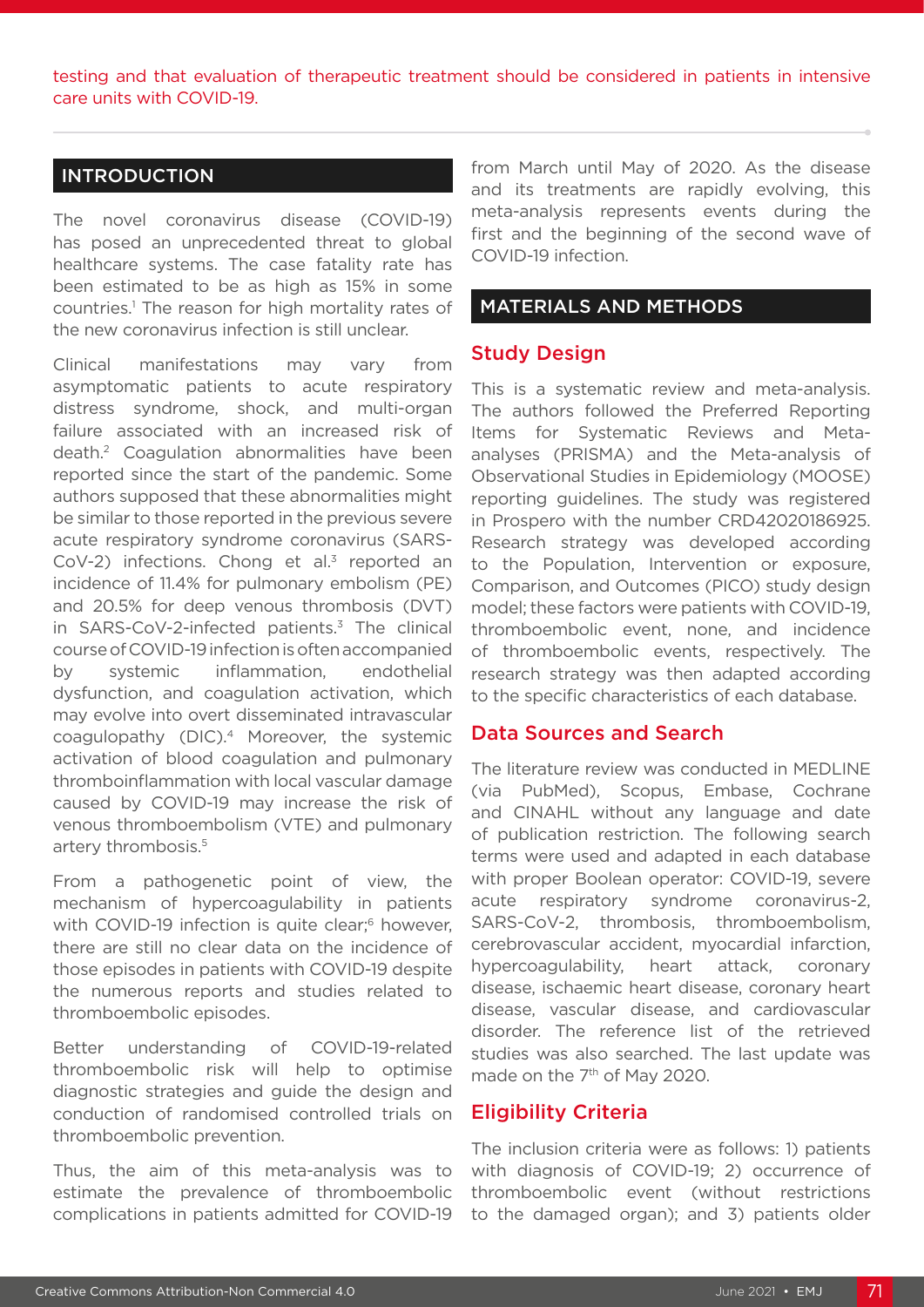than 18 years of age. There was no restriction in the design of the studies included. Studies evaluating the outcomes of interest postmortem were excluded.

#### Study Selection

As reported in Figure 1, the study selection procedure was performed according to the PRISMA guidelines.7 The software Covidence8 was used in all the phases of data collection and extraction. Two blinded reviewers screened the articles in each phase. In each stage, the disagreements between the reviewers were solved by another senior expert in the field.

#### Data Extraction

For each article, two reviewers extracted the following data: country, study design, author, and patient population characteristics (i.e., age, sex, comorbidities, laboratory exam results,

use of invasive mechanical ventilation, use of antithrombotic medications, ward, length of stay, mortality, type of thromboembolic event occurred, and number of events).

#### **Outcomes**

The outcome of interest was the prevalence of both arterial and venous thromboembolic events in patients with COVID-19. The authors included prospective and retrospective studies, case series and case reports in order to better understand the dimension of the problem.

#### Quality Assessment

The risk of bias was evaluated by two independent reviewers. The Joanna Briggs Institute Critical Appraisal tools were used for quality assessment, according to the design of the study<sup>9</sup> (e.g., prospective studies, prevalence data, case report, and case series).



Figure 1: PRISMA flow chart of retrieved articles.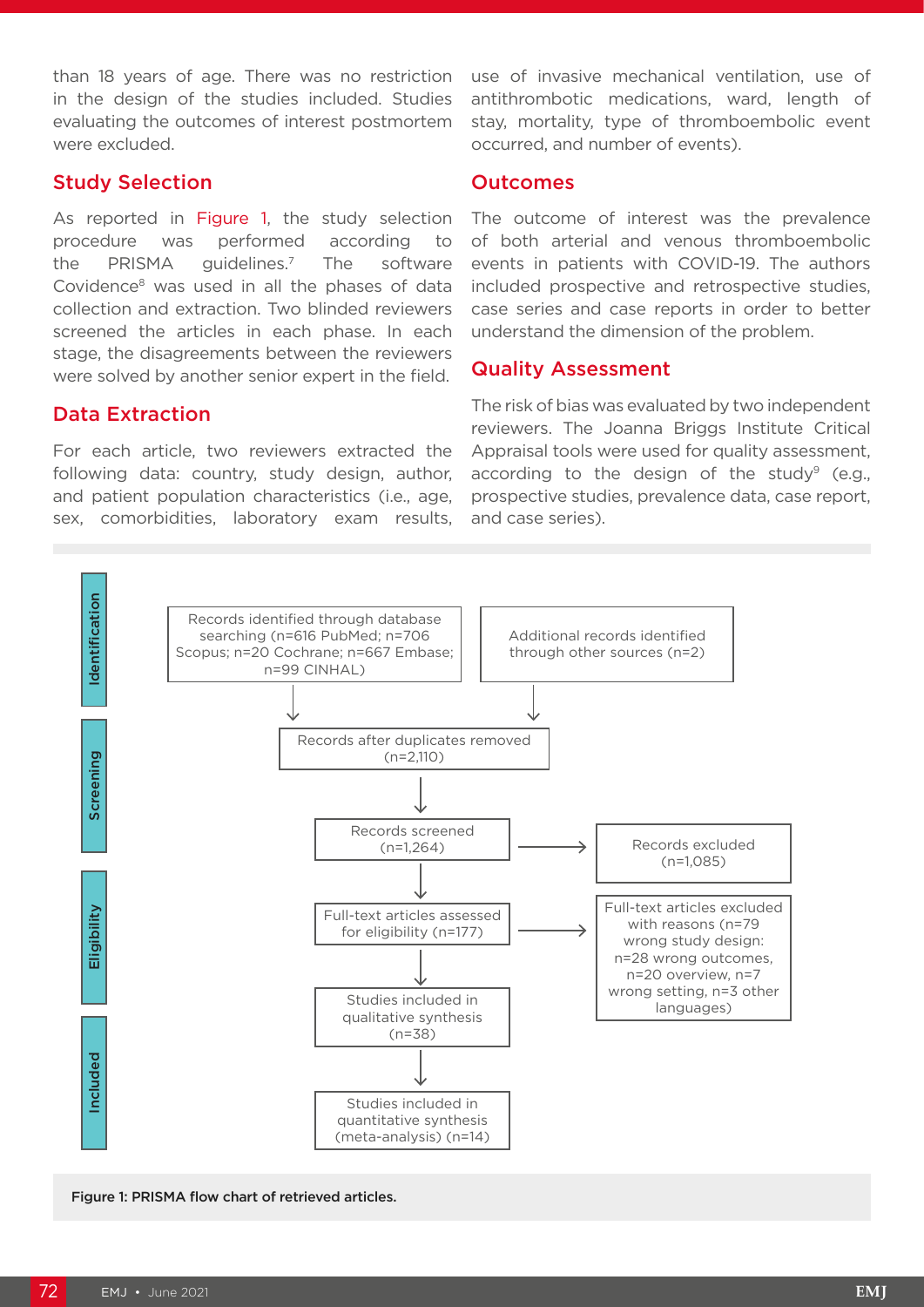#### Agreement

Cohen's Kappa was used to evaluate the interrater agreement among two reviewers in the full-text selection. The percentage of agreement was 56.98%. This could be explained by the large difference experience in metanalysis between the operators. A third expert reviewer reconciliated the disagreement between operators.

#### Data Synthesis

A multi-variate random effects model was computed accounting for correlations among outcomes by considering a heterogeneous compound symmetry covariance matrix. The multi-variate I2 heterogeneity was also calculated following the approach proposed by Jackson et al.<sup>10</sup> A multi-level random effect meta-regression model was used to deal with heterogeneity  $(1<sup>2</sup>>75%)$ , accounting also for correlation among the outcomes. Restricted cubic spline was considered for nonlinear effects. The estimates obtained with the multi-level random effect models have been adjusted by using, as moderators, the geographic areas (Europe and China), the study design (retrospective and prospective), and the median age of the study participants.

The univariate pooled random effect metaanalysis, together with the 95% confidence interval (CI), was also estimated for comparison purposes.

The incidence of discharge pooled estimate was computed using an incidence rate random effect meta-analysis calculating the events over the person time (length of hospitalisation) for each study.

Results and study level estimates were represented in a forest plot. The publication bias has been assessed via funnel plot graphical representation. Correlation matrix was computed among outcomes event rates with a 95% CI. Only endpoints reporting more than two pairwise comparisons have been computed for the correlation matrix. The analyses were conducted using R 3.6.2, $\mu$  and rms<sup>12</sup> and metafor<sup>13</sup> packages.

#### **RESULTS**

The search identified 2,110 studies. After title, abstract, and full-text screening, 38 studies were included in this review. Eighteen out of 26 studies were case reports and eight were case series. The remaining studies included in the meta-analysis were observational, eight were retrospective and six were prospective (Figure 1). The studies included in the metanalysis are shown in Table 1.<sup>14-51</sup>

## Descriptive Characteristics of the Studies Included in Quantitative Analysis

Observational studies included 2,442 participants ranging from 26-799<sup>18,16</sup> participants per study, of these 1,014 (41.52%) were male and 825 (33.78%) were female. They were mainly located in China16,22,27,52 and in France,17-19,21,23,25 the mean age reported was 49–70 years. Comorbidities were reported in 12 studies, 740 (30.30%) patients had at least one comorbidity (Table 1). Most patients included in the retrieved studies were admitted to the intensive care unit, except for those in the studies by Arachchillage et al.<sup>14</sup> and Grillet et al.<sup>17</sup> Antithrombotic therapy was routinely used in seven studies. They all used low-molecular weight heparin but with different dosage depending on the therapeutic or prophylactic usage. Only one study, by Llitjos et al., compared the prophylactic versus the therapeutic usage of anticoagulant $18$  in patients in ICU. The thromboembolic events and the number of events for each study are reported in Table 1. The considered events were grouped in the following categories: pulmonary embolism, venous thromboembolism, acute myocardial injury, arterial thromboembolism, and disseminated intravascular disease. PE was the most frequently reported event.17,20,21,23-26

## Descriptive Characteristics of the Studies Included in Qualitative Analysis

Case report and case series studies are reported in Table 1. These retrieved studies reported the data of 56 participants overall (40 males [71.42%] with a median age of 60.53 years). These studies were mainly located in Italy<sup>28-30,35,38,47</sup> and the USA.39,43,48-50,53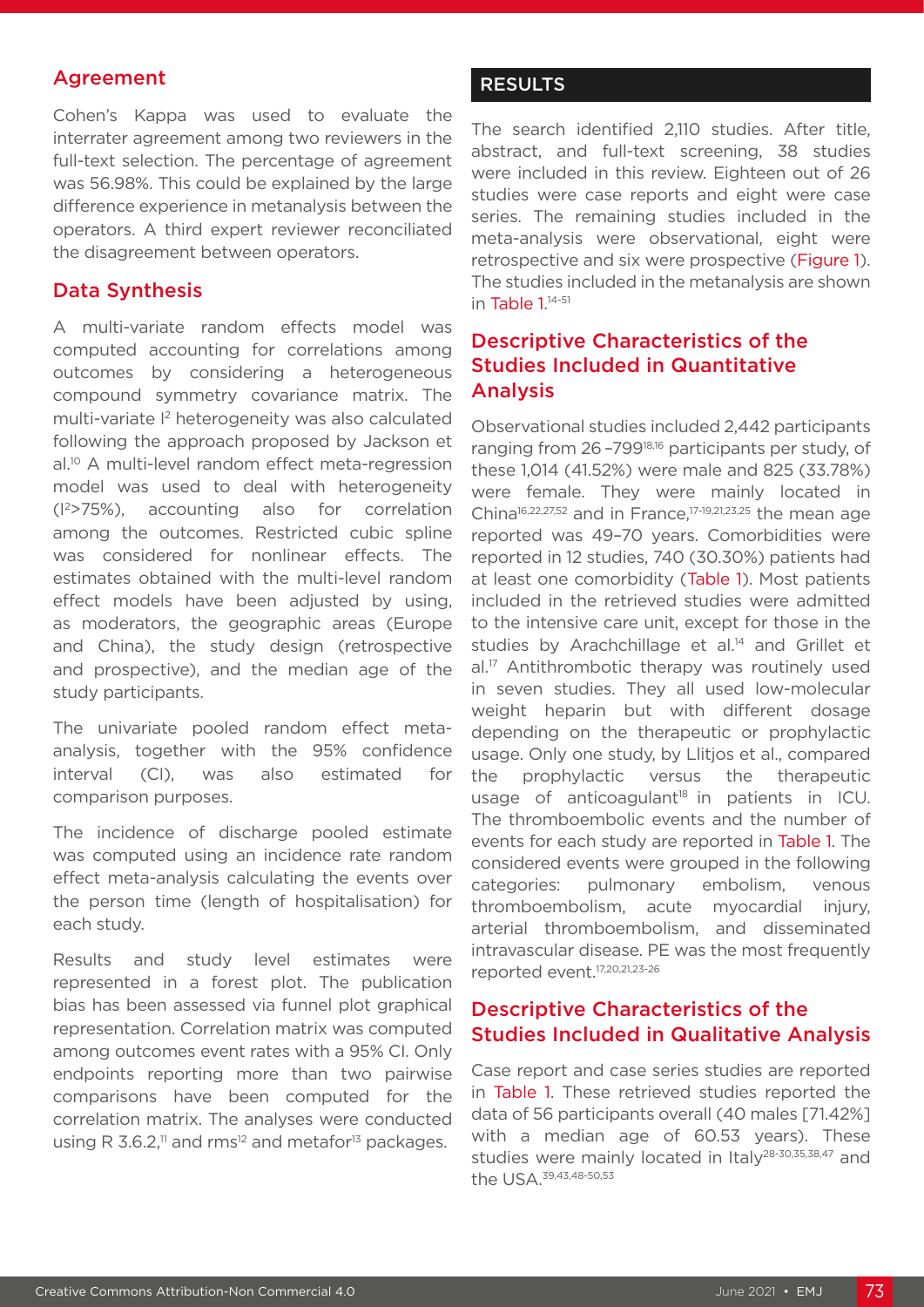#### Table 1: Descriptive characteristics of retrieved studies.

| Author (year)                                       | Country          | Age<br>$(mean)*$ | $\mathbb N$ | Comor-<br>bidities | D-dimer<br>(ng/mL) | Fibrino-<br>gen<br>(g/L) | <b>IMV</b><br>(N) | Sex                             | Antithrom-<br>botic | Ward         | Type<br>event<br>(N)                                                         |
|-----------------------------------------------------|------------------|------------------|-------------|--------------------|--------------------|--------------------------|-------------------|---------------------------------|---------------------|--------------|------------------------------------------------------------------------------|
| Retrospective cohort studies                        |                  |                  |             |                    |                    |                          |                   |                                 |                     |              |                                                                              |
| Arachchillage<br>DRJ et al. <sup>14</sup><br>(2020) | China            | 54.1             | 183         | 75                 | 66,000.00          | 4.55                     | <b>NA</b>         | 98 M,<br>85F                    | <b>NA</b>           | ICU          | DIS (16)<br>D(21)                                                            |
| Cattaneo M et<br>al. <sup>15</sup> (2020)           | Italy            | 70.0             | 64          | <b>NA</b>          | 458.00             | 4.76                     | 11                | 35 M,<br>29 F                   | <b>NA</b>           | ICU          | LOS<br>$(9)^{+}$<br>VT(0)                                                    |
| Chen T et al. <sup>16</sup><br>(2020)               | China            | 62.0             | 799         | 133                | 1,100.00           | <b>NA</b>                | 119               | 171 M,<br>103 F                 | <b>NA</b>           | ICU          | D(113)<br>DIS (21)<br>DI (161)<br>LOS<br>$(5)^{+}$                           |
| Grillet F et al. 17<br>(2020)                       | France           | 66.0             | 100         | 92                 | <b>NA</b>          | <b>NA</b>                | 34                | 30 M,<br>70 F                   | <b>NA</b>           | <b>NA</b>    | PE (23)                                                                      |
| Llitjos JF et al. <sup>18</sup><br>(2020)           | France           | 68.0             | 26          | <b>NA</b>          | 1,750.00           | 699.00                   | 26                | 6 M,<br>20 F                    | <b>LWMH</b>         | ICU          | PE (6)<br>D(3)<br>VT (18)                                                    |
| Lodigiani C et<br>al. <sup>19</sup> (2020)          | Italy            | 66.0             | 388         | 183                | 5,633.07           | <b>NA</b>                | <b>NA</b>         | 124<br>М,<br>264<br>$\mathsf F$ | <b>LWMH</b>         | ICU/<br>ward | D(92)<br>PE (10)<br>DIS (8)<br>LOS<br>$(10)^{+}$<br>AMI(4)<br>VT(4)<br>CS(9) |
| Middeldorp S<br>et al. <sup>20</sup> (2020)         | Nether-<br>lands | 61.0             | 173         | 18                 | 1,100.00           | <b>NA</b>                | <b>NA</b>         | 130<br>М,<br>68 F               | <b>LWMH</b>         | ICU/<br>ward | D(38)<br>VT (39)<br>T(2)<br>PE (13)                                          |
| Poissy J et al. <sup>21</sup><br>(2020)             | France           | 57.0             | 107         | NA                 | <b>NA</b>          | <b>NA</b>                | 67                | 13 M,<br>44 F                   | <b>LWMH</b>         | ICU          | PE (57)<br>D(15)                                                             |
| Prospective cohort studies                          |                  |                  |             |                    |                    |                          |                   |                                 |                     |              |                                                                              |
| Cui S et al. <sup>22</sup><br>(2020)                | China            | 59.9             | 81          | 33                 | <b>NA</b>          | <b>NA</b>                | <b>NA</b>         | 37 M,<br>44 F                   | <b>NA</b>           | ICU          |                                                                              |
| Helms J et al. <sup>23</sup><br>(2020)              | France           | 68.0*            | 77          | 77                 | 2,270.00           | 699.00                   | <b>NA</b>         | 63 M,<br>14 F                   | LWMH                | ICU          | PE (9)<br>DI (36)<br>AMI(0)<br>VT(0)<br>D(10)                                |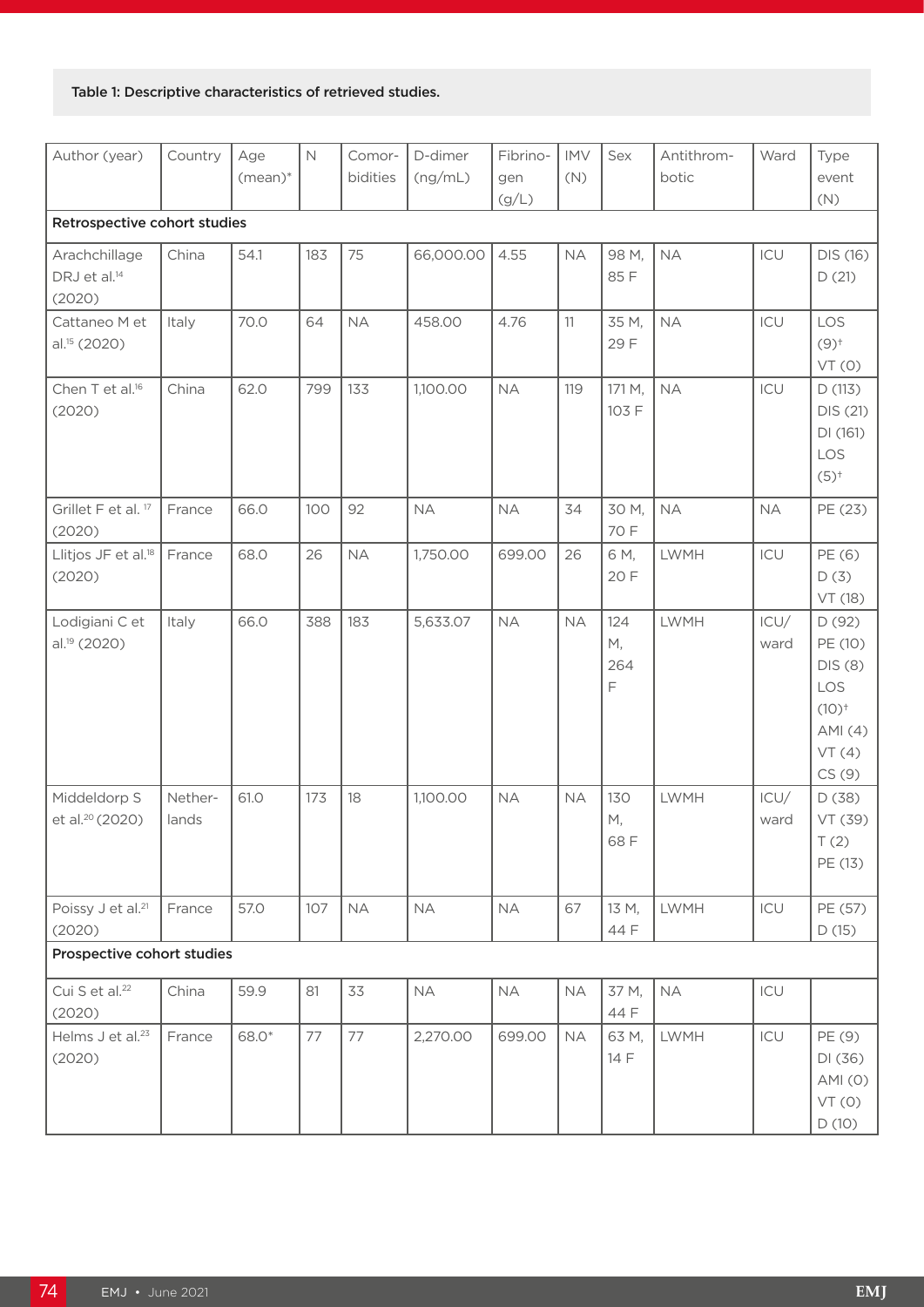| Klok FA et al. <sup>24</sup><br>(2020)                   | Nether-<br>lands | 64.0 | 184          | 75           | NA        | <b>NA</b> | 45           | 139<br>М,<br>45 F                                                                                          | <b>LWMH</b> | ICU                   | PE (25)<br>DI(22)<br>AMI(0)<br>VT(3)<br>D(23)<br>AT(3) |
|----------------------------------------------------------|------------------|------|--------------|--------------|-----------|-----------|--------------|------------------------------------------------------------------------------------------------------------|-------------|-----------------------|--------------------------------------------------------|
| Leonard-Lo-<br>rant I et al. <sup>25</sup><br>(2020)     | France           | 64.0 | 106          | <b>NA</b>    | <b>NA</b> | 7.00      | <b>NA</b>    | 70 M,<br>36 F                                                                                              | <b>LWMH</b> | ICU                   | PE (32)<br>LOS<br>$(24)^{+}$                           |
| Tavazzi G et<br>al. <sup>26</sup> (2020)                 | Italy            | 68.0 | 54           | <b>NA</b>    | <b>NA</b> | 657.00    | 54           | 44 M,<br>10 F                                                                                              | <b>LWMH</b> | ICU                   | PE (2)<br>D(1)<br>AMI (1)<br>VT(8)                     |
| Wei JF et al. <sup>27</sup><br>(2020)                    | China            | 49.0 | 101          | 54           | <b>NA</b> | <b>NA</b> | 11           | 54 M,<br>47 F                                                                                              | <b>NA</b>   | ICU                   | D(3)<br>LOS<br>$(5)^{+}$<br><b>AMI</b><br>(16)         |
| Case reports                                             |                  |      |              |              |           |           |              |                                                                                                            |             |                       |                                                        |
| Audo A et al. <sup>28</sup><br>(2020)                    | Italy            | 59.0 | $\mathbf{1}$ | $\bigcirc$   | <b>NA</b> | <b>NA</b> | $\mathbf{1}$ | $\mathsf{M}% _{T}=\mathsf{M}_{T}\!\left( a,b\right) ,\ \mathsf{M}_{T}=\mathsf{M}_{T}\!\left( a,b\right) ,$ | <b>NA</b>   | ICU                   | PE                                                     |
| Cellina M et<br>al. <sup>29</sup> (2020)                 | Italy            | 60.0 | $\mathbf{1}$ | $\mathbf{1}$ | 5,411.00  | <b>NA</b> | <b>NA</b>    | M                                                                                                          | <b>NA</b>   | <b>NA</b>             | PE                                                     |
| Danzi GB et<br>al. <sup>30</sup> (2020)                  | Italy            | 75.0 | $\mathbf{1}$ | $\bigcirc$   | 21,000.00 | <b>NA</b> | <b>NA</b>    | F                                                                                                          | <b>NA</b>   | <b>NA</b>             | PE                                                     |
| de Barry O et<br>al.31 (2020)                            | France           | 79.0 | $\mathbf{1}$ | $\circ$      | <b>NA</b> | <b>NA</b> | <b>NA</b>    | F                                                                                                          | <b>NA</b>   | <b>NA</b>             | VT                                                     |
| Dominguez-Er-<br>quicia P et al. <sup>32</sup><br>(2020) | Spain            | 64.0 | $\mathbf{1}$ | $\bigcirc$   | 749.00    | <b>NA</b> | <b>NA</b>    | M                                                                                                          | <b>NA</b>   | <b>NA</b>             | $\mathsf{A}$                                           |
| Fabre O et al. <sup>33</sup> France<br>(2020)            |                  | 45.0 |              | $\mathbf{1}$ | <b>NA</b> | $\sf NA$  | $\vert$ 1    | F.                                                                                                         | <b>NA</b>   | ICU                   | $\mathsf{PE}$                                          |
| Foch E et al. <sup>34</sup><br>(2020)                    | France           | 50.0 | $\mathbf{1}$ | $\bigcirc$   | 3,020.00  | <b>NA</b> | <b>NA</b>    | $\mathsf{M}$                                                                                               | <b>NA</b>   | <b>NA</b>             | PE                                                     |
| Giacomelli E et<br>al. <sup>35</sup> (2020)              | Italy            | 67.0 | $\mathbf{1}$ | $\mathbf{1}$ | 10,482.20 | 432.00    | <b>NA</b>    | M                                                                                                          | LMWH        | <b>NA</b>             | $\mathsf{AT}$                                          |
| Harsch IA et<br>al. <sup>36</sup> (2020)                 | Germa-<br>ny     | 66.0 | $\mathbb{1}$ | <b>NA</b>    | 14,903.00 | <b>NA</b> | $\sf NA$     | F                                                                                                          | NA          | <b>NA</b>             | PE                                                     |
| LeBerre A et<br>$al.^{37}$ (2020)                        | France           | 71.0 | $\mathbf{1}$ | NA           | 17,280.00 | <b>NA</b> | <b>NA</b>    | M                                                                                                          | LMWH        | <b>NA</b>             | AT, PE                                                 |
| Martinelli I et<br>al. <sup>38</sup> (2020)              | Italy            | 17.0 | $\mathbf{1}$ | <b>NA</b>    | 16,400.00 | 602.00    | <b>NA</b>    | F                                                                                                          | LMWH        | Mater-<br>nity<br>hub | PE                                                     |
| Moshayedi P et<br>al. <sup>39</sup> (2020)               | <b>USA</b>       | 80.0 | $\mathbf{1}$ | $\mathbf{1}$ | NA        | <b>NA</b> | <b>NA</b>    | M                                                                                                          | NA          | <b>NA</b>             | IS, MI                                                 |
| Rotzinger DC<br>et al. <sup>40</sup> (2020)              | Switzer-<br>land | 75.0 | $\mathbf{1}$ | $\bigcirc$   | NA        | NA        | NA           | M                                                                                                          | LMWH        | <b>NA</b>             | PE                                                     |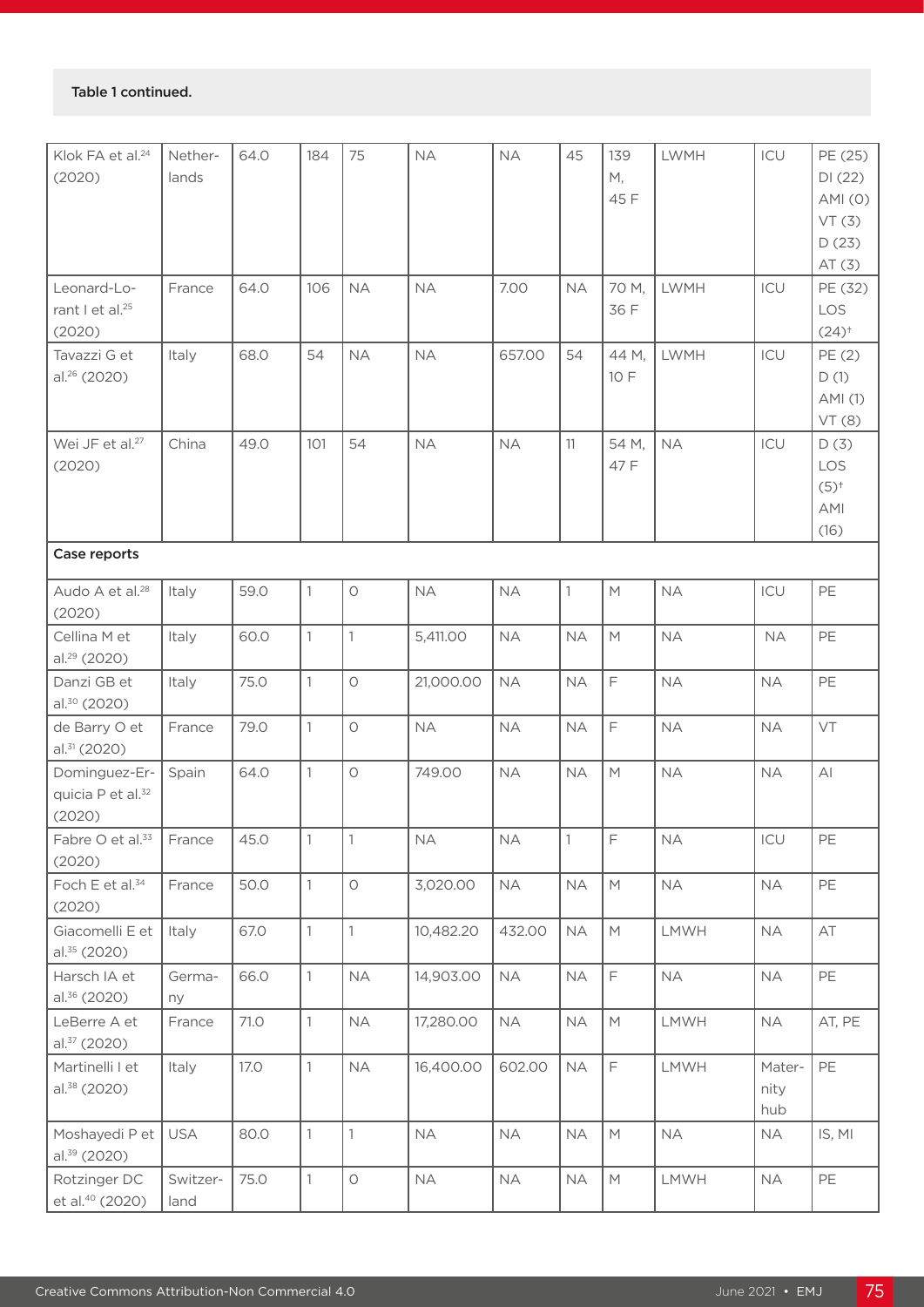| Sulemane S et<br>al. <sup>41</sup> (2021) | <b>UK</b>        | 60.0    |                | $\mathbf{1}$   | 32,228.00  | <b>NA</b> |           | M          | <b>NA</b>   | ICU       | PE     |
|-------------------------------------------|------------------|---------|----------------|----------------|------------|-----------|-----------|------------|-------------|-----------|--------|
| Ueki Y et al. 42<br>(2020)                | Switzer-<br>land | 82.0    |                | <b>NA</b>      | 10,000.00  | <b>NA</b> | <b>NA</b> | M          | <b>NA</b>   | <b>NA</b> | PE, MI |
| Ullah W et al. <sup>43</sup><br>(2020)    | <b>USA</b>       | 59.0    | $\mathbf{1}$   | $\mathbf{1}$   | 1,280.00   | <b>NA</b> | <b>NA</b> | E          | <b>LMWH</b> | <b>NA</b> | PE     |
| Xie Y et al. 44<br>(2020)                 | China            | 57.0    | $\overline{2}$ | <b>NA</b>      | <b>NA</b>  | <b>NA</b> | <b>NA</b> | 2M         | <b>NA</b>   | <b>NA</b> | PE     |
| Zhou B et al. <sup>45</sup><br>(2020)     | China            | 69.0    |                | $\mathbf{1}$   | 8,000.00   | <b>NA</b> | <b>NA</b> | M          | <b>NA</b>   | <b>NA</b> | AT, VT |
| <b>Case series</b>                        |                  |         |                |                |            |           |           |            |             |           |        |
| Beyrouti R et<br>al. <sup>46</sup> (2020) | UK               | 69.8    | 6              | 5              | 25,261.00  | <b>NA</b> | <b>NA</b> | 5 M,<br>1F | <b>NA</b>   | <b>NA</b> | IS     |
| Bozzani A et<br>al. <sup>47</sup> (2020)  | Italy            | 67.0    | 3              | $\overline{3}$ | 115,727.00 | <b>NA</b> | <b>NA</b> | 3M         | <b>NA</b>   | <b>NA</b> | VT     |
| Griffin DO et<br>al. <sup>48</sup> (2020) | <b>USA</b>       | 60.0    | 3              | <b>NA</b>      | <b>NA</b>  | <b>NA</b> | <b>NA</b> | 2 M,<br>1F | <b>LMWH</b> | <b>NA</b> | AT     |
| Griffin DO et<br>al. <sup>49</sup> (2020) | <b>USA</b>       | $61.0*$ | $\overline{3}$ | 3              | 12,597.00  | <b>NA</b> | <b>NA</b> | 3 M        | <b>NA</b>   | <b>NA</b> | PE     |
| Oxley TJ et<br>al.50 (2020)               | <b>USA</b>       | 60.0    | 5              | <b>NA</b>      | <b>NA</b>  | <b>NA</b> | <b>NA</b> | 4M,<br>1F  | <b>NA</b>   | <b>NA</b> | IS     |
| Vulliamy P et<br>al.51 (2020)             | <b>UK</b>        | 67.0    | $\overline{2}$ | <b>NA</b>      | <b>NA</b>  | <b>NA</b> | <b>NA</b> | 2M         | <b>NA</b>   | <b>NA</b> | AT     |

\*Median age

†LOS was reported as number of days

AMI: acute myocardial injury; AT: arterial thromboembolism; CS: cerebrovascular stroke; D: deceased; DI: discharge; DIS: disseminated intravascular disease; F: female; ICU; intensive care unit; IMV: intermittent mandatory ventilation; IS: ischaemic stroke; LOS: length of stay; LWMH: low-molecular weight heparin; M: male; MI: myocardial infarction; N: number of patients; NA: not applicable; PE: pulmonary embolism; T: thrombophlebitis; VT: venous thromboembolism.

The reported thromboembolic events were PE, venous thromboembolism, arterial thromboembolism, ischaemic stroke, myocardial infarction, and arterial thromboembolism. The most frequent thromboembolic event was PE, which was reported in 15 studies. Comorbidities were evaluated in 27 participants (48.21%). Ischaemic stroke was reported only in the studies of Oxley et al.<sup>50</sup> and Moshayedi et al.<sup>39</sup> The first study, included five patients admitted with severe large-vessel stroke according to National Institutes of Health Stroke Scale (NIHSS).<sup>50</sup> In the second study<sup>39</sup> the ischaemic stroke happened after coronary angioplasty and stent deployment, as the patient was admitted for

an ST-elevation myocardial infarction. Myocardial injury alone was reported only in two patients,  $39,42$ both in their eighties.

## Risk of Bias of the Included Studies

Confounding factors were unclear in observational studies as showed in risk of bias assessment.17,20,23,25 Questions related to confounding factors were not applicable to some observational studies.18,21,22,26-27,54 Adverse events questions did not apply to case reports.

#### Meta-Analysis Results

Fourteen studies were considered in the metaanalysis. The correlation among event rates is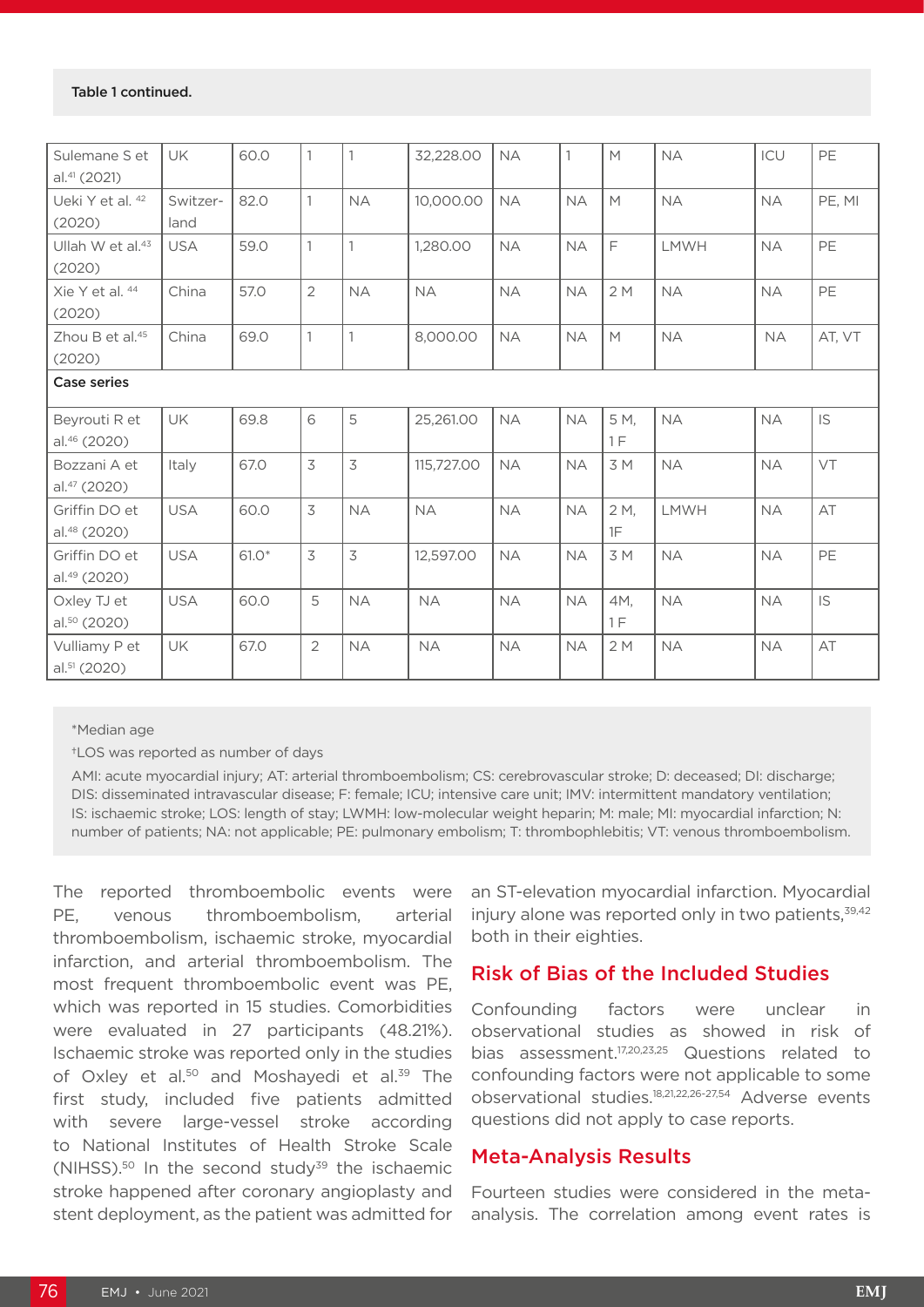estimable only for mortality and thromboembolic endpoints, reporting more than two pairwise event rates across studies. The correlation matrix among outcomes event rates is higher across PE and VTE outcomes, but it is not significant for all the pairwise comparisons. Some events were rare in the considered study populations; for example, the multi-variable pooled event rate of acute myocardial injuries was estimated to be 0.03 (95% CI: 0.00–0.07; p=0.23), while the meta-analytical estimate of disseminated intravascular disease is 0.04 (95% CI: 0.00–0.08; p=0.03) (Figure 2). Conversely, other events were found to be more frequent, the pooled proportion of pulmonary embolism was 0.14 (95% CI: 0.08–0.20; p<0.001), while the venous thromboembolism rate is 0.15 (95% CI: 0.09–0.30; p=0.04) (Figure 2). The pooled in-hospital mortality rate was equal to 0.12 (95% CI=0.08–0.16; p<0.001). The multivariable funnel plot does not reveal publication bias across reported evidence, only the study by Llitjos et al.<sup>18</sup> was outside the triangle.

The multi-variable and univariate pooled estimates were similar especially for reported outcomes in more than six studies.

The I<sup>2</sup> heterogeneity levels, for all the reported outcomes (AMI, PE, VTE, disseminated intravascular disease, mortality), reveals a substantial heterogeneity with values exceeding the 60%. A significant modifying effect of the country (-0.081; 95% CI: -0.133, -0.029; p=0.0024) and study design (0.061; 95% CI: 0.007, 0.114; p=0.0274) has been evidenced. Moreover, mean age (0.009; 95% CI: -0.012, -0.005; p=<0.001) explains a considerable amount of heterogeneity by bringing  $I^2$  values below the 75% threshold as indicated in the literature.<sup>55</sup>

#### **DISCUSSION**

This meta-analysis showed that thromboembolism, particularly PE and VTE are frequent in patients hospitalised for COVID-19 with a pooled hospital mortality rate of 0.12. Coagulopathy is a common complication in patients with severe forms of COVID-19. In a recent study of 191 patients with COVID-19, 50% of in-hospital deaths were in individuals who had coagulopathy, compared to 7% of survivors. Of note, D-dimer levels >1,000 μg/L were associated with death,<sup>56</sup> while IL-6 levels may correlate with

#### disease severity, and a procoagulant profile.6,57

In a recent study on 183 patients, International Society on Thrombosis and Haemostasis (ISTH) criteria for disseminated intravascular coagulation (DIC) were met in 71% of patients who died.<sup>4</sup> Some studies have reported that the incidence of DIC episodes were lower, ranging from 2% to 9% in patients admitted to ICU. Arachchillage et al.<sup>14</sup> reported a higher incidence, probably because their patients had a great percentage of comorbidities 75 (41%) and higher levels of D-dimer (66,000 ng/mL).

SARS-CoV-2 may activate the coagulation system by using different pathogenetic mechanisms such as endothelial dysfunction, systemic inflammation, and a procoagulatory state; this may lead to pulmonary arterial thrombosis.58-60

Moreover, the clinical presentation of PE may overlap with that of COVID-19 pneumonia and may hinder the recognition of PE symptoms in patients who are already complaining of dyspnoea. Grillet et al.<sup>17</sup> and Leonard-Lorant et al.25 reported higher proportions of PE compared to other studies, likely because they only included patients who underwent CT angiogram. Poissy et al. compared the prevalence of PE in patients admitted in ICU in the same period of 2019 and 2020. Among patients in ICU with COVID-19 they reported 22 (20.6%) PE cases, which correspond to an absolute increase of 14.4% (95% CI; 6.1–22.8%) against control group of ICU patients admitted from February 27<sup>th</sup> to March 31<sup>st</sup> 2019.<sup>21</sup>

The authors suggest that actual estimates are more likely an underestimation of the real thrombosis prevalence in COVID-19. This has been confirmed by a recent autopsy study<sup>54</sup> where deep VTE was found in 58% of the cohort, and 30% of the patients had a PE as the direct cause of death. A recent metanalysis on 3,487 patients shown an incidence of VTE of 26% (95% prediction interval: 6, 66%) with an incidence of PE with or without DVT in 2% of patients (95% prediction interval: 2, 46%).<sup>5</sup>

Even in the studies where antithrombotic therapy (low-molecular weight heparin at prophylactic or therapeutic dosage) was routinely administered, the risk of thromboembolic complications seemed to remain considerable.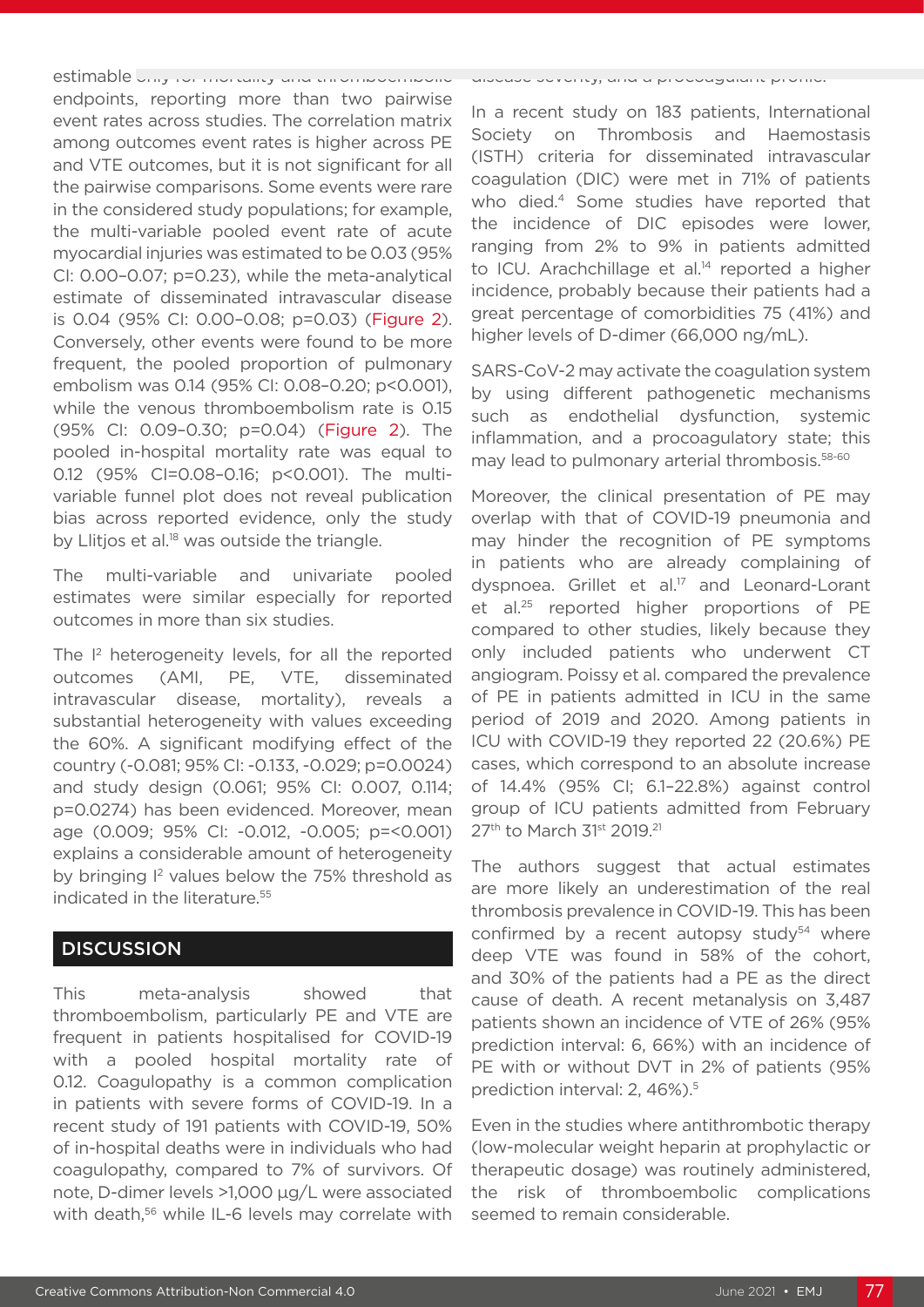

Figure 2: Forest plots of acute myocardial injury disseminated intravascular disease, venous thromboembolism, and **pulmonary embolism.** The random effect multi-variate pooled estimate has been reported together with the separate random effect meta-analysis pooled estimate with the 95% confidence interval.

This study confirms that in patients in ICU, the risk of thromboembolism is particularly high; therefore, use of therapeutic dose of antithrombotic drugs may be preferable. Despite this, the vast majority of the selected studies involved patients admitted to ICU, the incidence of VTE in patients with COVID-19 appeared to be higher than previously reported in critically ill patients with sepsis or septic shock. $61$  Llitjos et al.<sup>18</sup> in particular, reported a high prevalence of VTE (69%), which could be attributable to their performing of complex duplex ultrasound on admission as a standard of care in their ICU. In the studies with higher prevalence of VTE, except for Cui S et al.<sup>22</sup> and Middeldorp S et al.,<sup>20</sup> part of the cohort was sustained by invasive mechanical ventilation.18,26

Regarding myocardial events, the prevalence of myocardial lesions was found to be higher only in the study by Wei et al. $27$  In fact, they reported an incidence of 33%, which is far above the 0.01% reported by Lodigiani et al.19 and Tavazzi et al.26 This is may be related to the use of troponin

levels as the only diagnostic criteria for myocardial injury (14  $pq/mL$ ),<sup>27</sup> and this may overestimate the rate of true AMI due to embolic events, as differential diagnosis of elevated troponin levels includes nonspecific myocardial injury, impaired renal function, pericarditis, myocarditis, and shock, among others.

#### Limitations

This is a prevalence metanalysis: the study aim was to analyse prevalence of thromboembolism in patients affected by COVID-19. Predictors of thromboembolism events were not evaluated due to the lack of information about the characteristics of patients in the retrieved articles. For the same reason, the role of thromboembolism in affecting mortality risk was not assessed.

Although the authors chose to exclude case series and case reports from the meta-analysis, the results may have some limitations. The authors are not able to stratify the analysis according to pharmacological profile or characteristics of the patients due to the lack of information on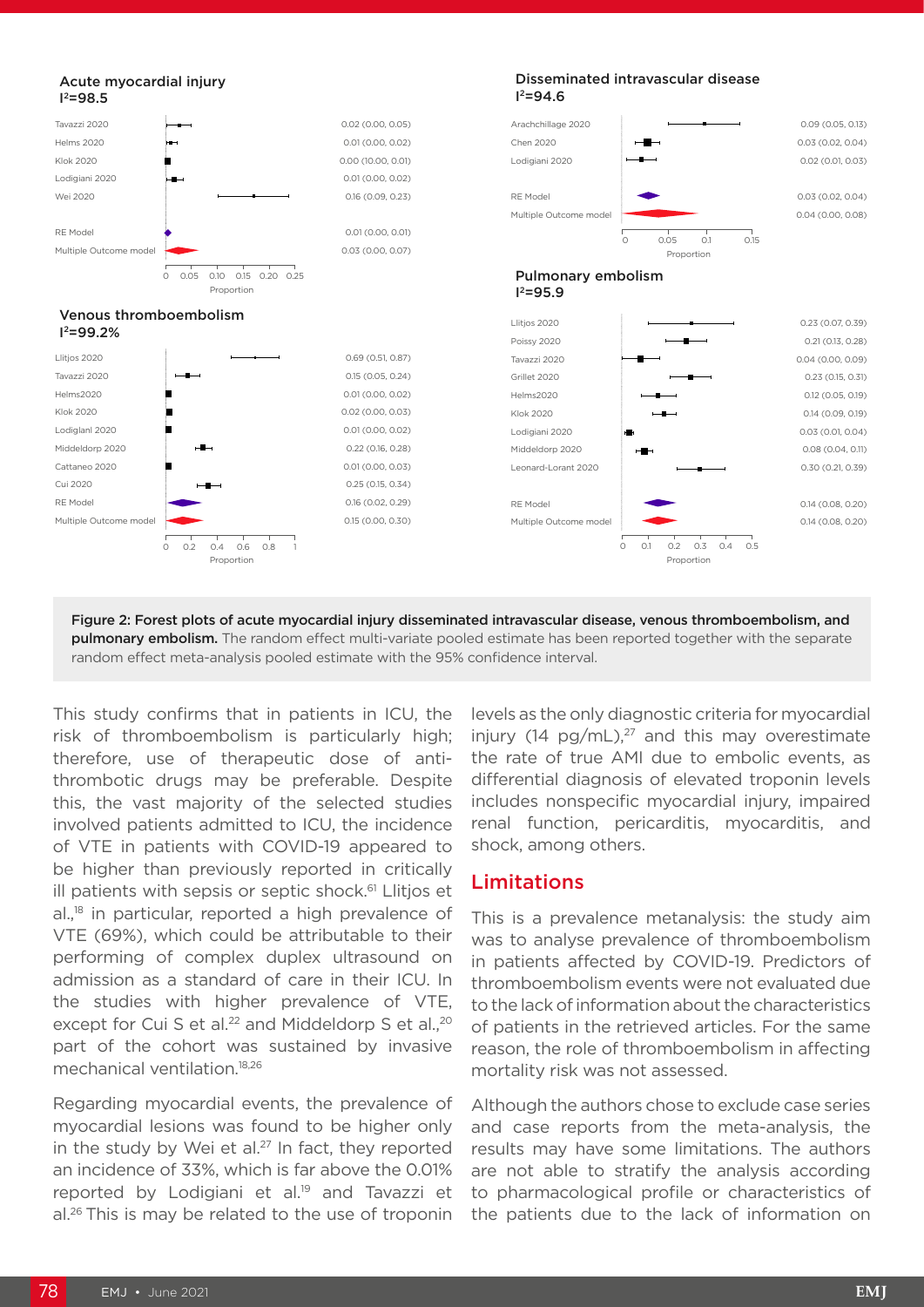anticoagulant therapy and characteristics of the patients. Further studies are needed to evaluate the impact of different antithrombotic treatments on thromboembolic events in this population. The design of the studies also reduced the quality of the results, as only one study had a form of group control.

#### CONCLUSIONS

This meta-analysis showed a high prevalence of thromboembolic events in patients

with COVID-19, in particular of VTE and PE. These findings may be of great clinical relevance, strongly suggesting to query PE in patients with COVID-19 when haemodynamic deterioration occurs, despite use of prophylactic antithrombotic treatments. These findings encourage the use of therapeutic dose of antithrombotic drugs in patients with COVID-19 in ICU. Further prospective studies are urgently needed to value the effect of prophylactic anticoagulant in such patients.

#### References

- 1. Worldometer. COVID-19 Coronavirus Pandemic. Coronavirus Update (Live): 25,906,739 Cases and 861,289 Deaths from COVID-19 Virus Pandemic. 2020. Available at: https://www. worldometers.info/coronavirus/ Last accessed: April 15 2020.
- 2. Zaim S et al. COVID-19 and multiorgan re-sponse. Curr Probl Cardiol. 2020;45(8):100618.
- 3. Chong PY et al. Analysis of deaths during the severe acute respiratory syndrome (SARS) epidemic in Singapore: challenges in determining a SARS diagnosis. Arch Pathol Lab Med. 2004;128(2):195-204.
- 4. Tang N et al. Abnormal coagulation parameters are associated with poor prognosis in patients with novel coronavirus pneumonia. J Thromb Haemost. 2020;18(4):844-7.
- 5. Porfidia A et al. Venous thromboembolism in patients with COVID-19: systematic review and meta-analysis. Thromb Res. 2020;196:67-74.
- 6. Lazzaroni MG et al. Coagulation dysfunction in COVID-19: the interplay between in-flammation, viral infection and the coagulation system. Blood Rev. 2021;46:100745.
- 7. Liberati A et al. The PRISMA statement for reporting systematic reviews and meta-analyses of studies that evaluate healthcare interventions: explanation and elaboration. BMJ. 2009;339.
- 8. Veritas Health Innovation. Covidence Systematic Review Software. Available at: www.covidence.org. Last accessed: 8 April 2021.
- 9. Moola S et al, "Chapter 7: Systematic reviews of etiology and risk, Aromataris E, Munn Z (eds.), Joanna Briggs Institute Reviewer's Manual. 2020. The Joanna Briggs Institute. Available at: https://synthesismanual. jbi.global. Last accessed: 8 April 2021.
- 10. Jackson D et al. Quantifying the impact of between-study heterogeneity in multi-variable metaanalyses. Stat Med. 2012;31(29):3805-  $20.$
- 11. The R Foundation. R Core Team. R: A Language and Environment for Statistical Computing. R Foundation for Statistical Computing, Vienna, Austria. Available at: https://www.Rproject.org. Last accessed: 8 April 2021.
- 12. Harrell FEJ. Regression Modeling Strategies. R package version 4.1-3. 2014. Available at: http://CRAN.Rproject.org/package=rms. Last accessed: 8 April 2021.
- 13. Viechtbauer W. Conducting metaanalyses in R with the metafor package. Journal of Statistical Software. 2010;36(3):1-48.
- 14. Arachchillage DRJ, Laffan M. Abnormal coagulation parameters are associated with poor prognosis in patients with novel coronavirus pneumonia. J Thromb Haemost. 2020;18(5):1233-4.
- 15. Cattaneo M et al. Pulmonary embolism or pulmonary thrombosis in COVID-19? Is the recommendation to use high-dose heparin for thromboprophylaxis justified? Thromb Haemost. 2020;120(8):1230- 2.
- 16. Chen T et al. Clinical characteristics of 113 deceased patients with coronavirus disease 2019: Retrospective study. The BMJ. 2020;368:m1091.
- 17. Grillet F et al. Acute pulmonary embolism associated with COVID-19 pneumonia detected by pulmonary CT angiography. Radiol. 2020;296(3):e186-8.
- 18. Llitios JF et al. High incidence of venous thromboembolic events in anticoagulated severe COVID-19 patients. J Thromb Haemost. 2020;18(7):1743-6.
- 19. Lodigiani C et al. Venous and arterial thromboembolic complications in COVID-19 patients admitted to an academic hospital in Milan, Italy. Thromb Res. 2020;191:9-14.
- 20. Middeldorp S et al. Incidence of venous thromboembolism in hospitalized patients with COVID-19. J Thromb Haemost. 2020;18(8):1995- 2002.
- 21. Poissy J et al. Pulmonary embolism in COVID-19 patients: awareness of an increased prevalence. Circulation. 2020;142:184-6.
- 22. Cui S et al. Prevalence of venous thromboembolism in patients with severe novel coronavirus pneumonia. Journal of Thrombosis and Haemostasis. 2020;18(6):1421-4.
- 23. Helms J et al. High risk of thrombosis in patients with severe SARS-CoV-2 infection: a multicenter prospective cohort study. Intensive Care Med. 2020;1-10.
- 24. Klok FA et al. Incidence of thrombotic complications in critically ill ICU patients with COVID-19. Thromb Res. 2020;191:145-7.
- 25. Leonard-Lorant I et al. Acute pulmonary embolism in COVID-19 Patients on CT angiography and relationship to D-dimer levels. Radiol. 2020;296(3).
- 26. Tavazzi G et al. Thrombotic events in SARS-CoV-2 patients: an urgent call for ultrasound screening. Intensive Care Med. 2020;22:1-3.
- 27. Wei JF et al. Acute myocardial injury is common in patients with covid-19 and impairs their prognosis. Heart. 2020;106:1154-9.
- 28. Audo A et al. Acute pulmonary embolism in SARS-CoV-2 infection treated with surgical embolectomy. The Annals of Thoracic Surgery. 2020;110(5):e403-4.